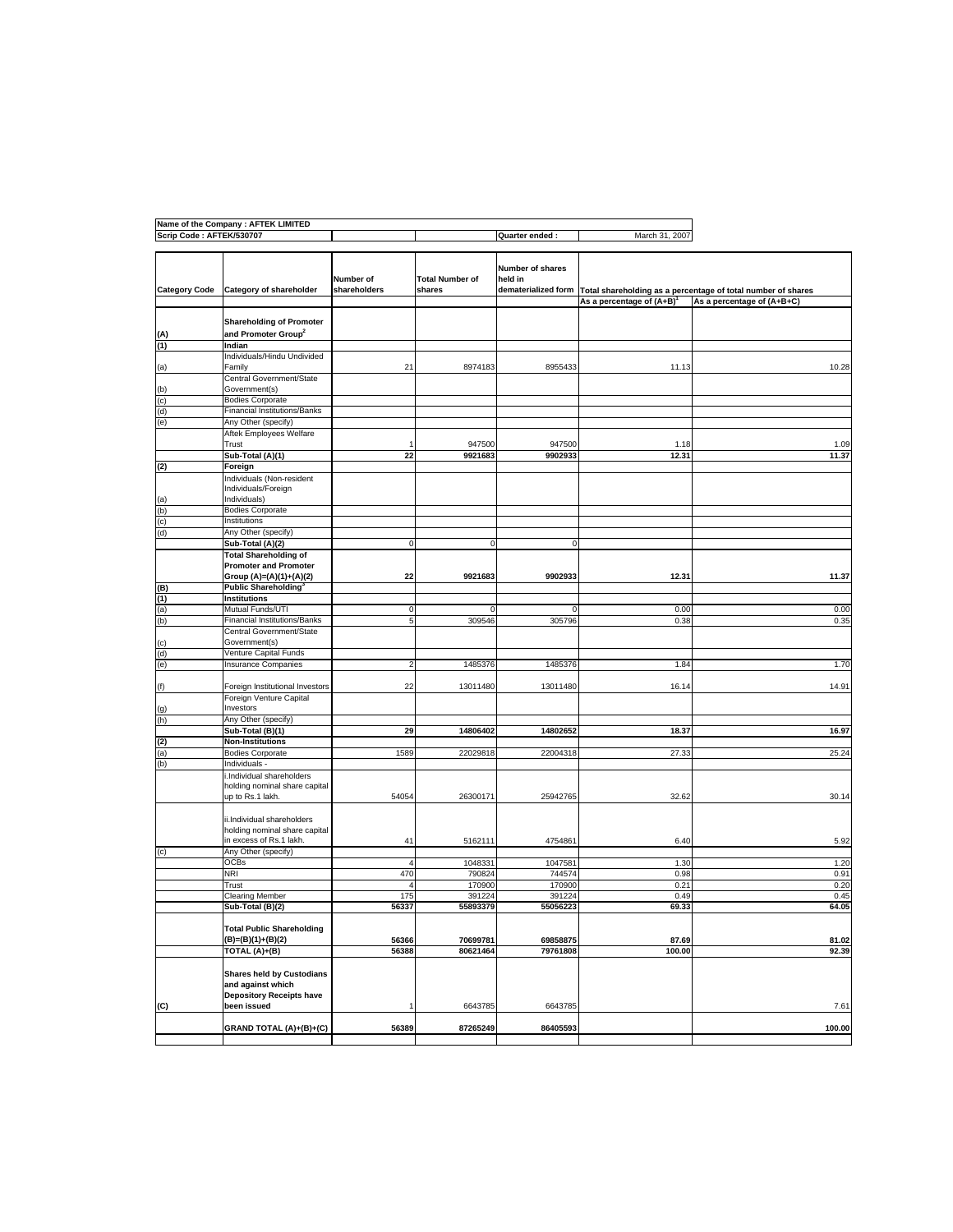(I)(b) **Statement showing Shareholding of persons belonging to the category "Promoter and Promoter Group"**

|        |                                   |                  | Shares as a percentage of total number of          |
|--------|-----------------------------------|------------------|----------------------------------------------------|
|        |                                   |                  | shares {i.e., Grand Total (A)+(B)+(C) indicated in |
| Sr.No. | Name of the shareholder           | Number of shares | Statement at para (I)(a) above}                    |
|        | 1 KUNJANA BROOTA                  | 129082           | 0.15                                               |
|        | 2 POURNIMA NITIN SHUKLA           | 19957            | 0.02                                               |
|        | <b>3 MAHESH CHANDER BROOTA</b>    | 166649           | 0.19                                               |
|        | 4 SUVIRA BHANDARI                 | 14037            | 0.02                                               |
|        | 5 POONAM MUKUL DALAL              | 40650            | 0.05                                               |
|        | 6 MUKUL DALAL                     | 304965           | 0.35                                               |
|        | 7 HUMNABADKAR ASHUTOSH VINAYAK    | 1333750          | 1.53                                               |
|        | <b>8 VARSHA MALEKAR</b>           | 5250             | 0.01                                               |
|        | 9 GAUTAM BROOTA                   | 38925            | 0.04                                               |
|        | 10 RAKESH CHANDER BROOTA          | 24187            | 0.03                                               |
|        | 11 PRABHA MOHAN DHURU             | 20375            | 0.02                                               |
|        | 12 MEERA RANJIT DHURU             | 19875            | 0.02                                               |
|        | <b>13 CHARUHAS VASANT KHOPKAR</b> | 619875           | 0.71                                               |
|        | <b>14 RANJIT MOHAN DHURU</b>      | 1371585          | 1.57                                               |
|        | 15 RAVINDRANATH UMAKANT MALEKAR   | 1383750          | 1.59                                               |
|        | 16 SAVE SANDIP CHINTAMANI         | 1474959          | 1.69                                               |
|        | 17 NITIN KASHINATH SHUKLA         | 1344000          | 1.54                                               |
|        | <b>18 SAVE SNEHA</b>              | 14687            | 0.02                                               |
|        | 19 SUJATA ASHUTOSH HUMNABADKAR    | 375              | 0.00                                               |
|        | 20 VINAYAK APPARAO HUMNABADKAR    | 43125            | 0.05                                               |
|        | 21 PROMOD BROOTA                  | 604125           | 0.69                                               |
|        | 22 AFTEK EMPLOYEES' WELFARE TRUST | 947500           | 1.09                                               |
|        |                                   |                  |                                                    |
|        | Total                             | 9921683          | 11.37                                              |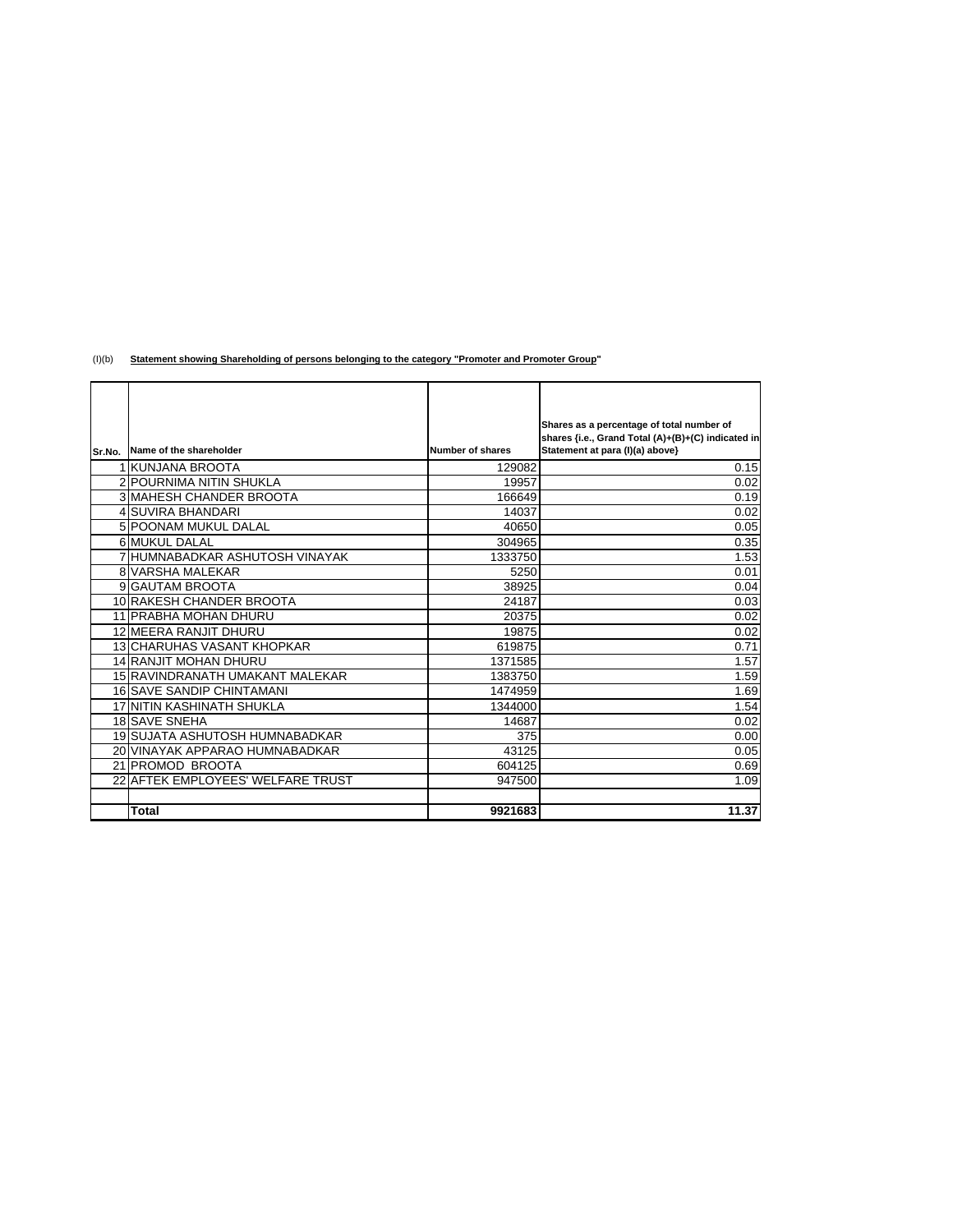| Sr.No. Name of the shareholder           | Number of shares | Shares as a percentage of total number of<br>shares {i.e., Grand Total (A)+(B)+(C) indicated in<br>Statement at para (I)(a) above} |
|------------------------------------------|------------------|------------------------------------------------------------------------------------------------------------------------------------|
| 1 GENERAL INSURANCE CORPORATION OF INDIA | 900000           | 1.03                                                                                                                               |
| 2 MEGA RESOURCES LTD                     | 2065115          | 2.37                                                                                                                               |
| <b>3 RAKHI TRADING PVT LTD</b>           | 1521068          | 1.74                                                                                                                               |
| <b>4 BURLINGTON FINANCE LTD</b>          | 1014697          | 1.16                                                                                                                               |
| 5 GOLDMAN SACHS INVESTMENTS (MAU         | 1006581          | 1.15                                                                                                                               |
| 6 MORGAN STANLEY AND CO. INTERNAT        | 4317922          | 4.95                                                                                                                               |
| 7 MORGAN STANLEY AND CO. INTERNAT        | 4316042          | 4.95                                                                                                                               |
| 8 MELCHIOR INDIAN OPPORTUNITIES          | 1100000          | 1.26                                                                                                                               |
|                                          |                  |                                                                                                                                    |
| <b>TOTAL</b>                             | 16241425         | 18.61                                                                                                                              |

## (I)(c) **Statement showing Shareholding of persons belonging to the category "Public" and holding more than 1% of the total number of shares**

## (I)(d) **Statement showing details of locked-in shares**

| Sr.No. Name of the shareholder | Number of shares | Locked-in shares as a percentage of total<br>number of shares {i.e., Grand Total (A)+(B)+(C)<br>indicated in Statement at para (I)(a) above} |
|--------------------------------|------------------|----------------------------------------------------------------------------------------------------------------------------------------------|
|                                |                  |                                                                                                                                              |
|                                |                  |                                                                                                                                              |
|                                |                  |                                                                                                                                              |
|                                |                  |                                                                                                                                              |
|                                |                  |                                                                                                                                              |
|                                |                  |                                                                                                                                              |
| <b>TOTAL</b>                   |                  |                                                                                                                                              |